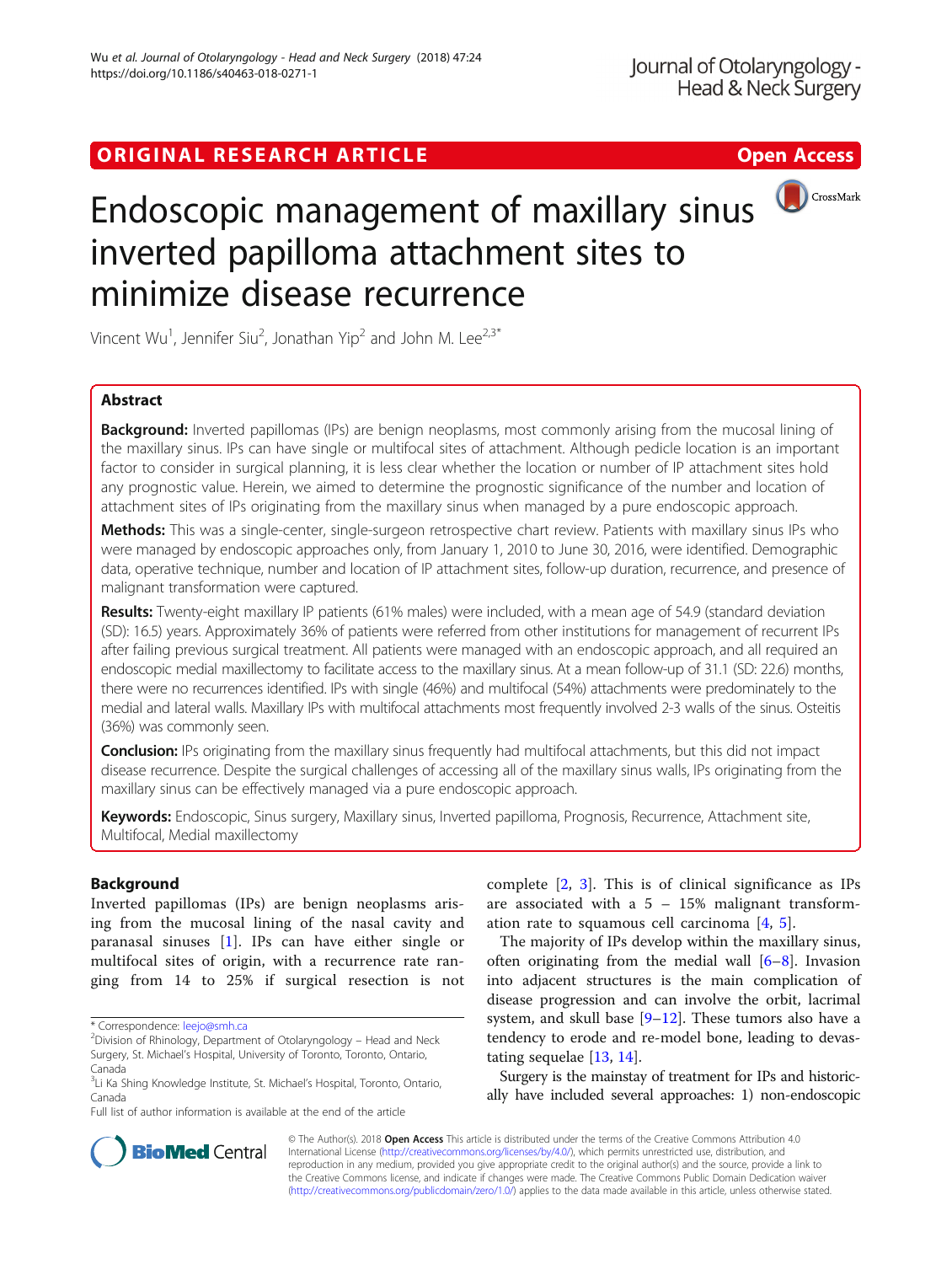endonasal, 2) limited external (i.e. Caldwell-Luc), 3) radical external (i.e. lateral rhinotomy or midfacial degloving with en bloc resection), and 4) endoscopic endonasal [\[5,](#page-3-0) [7](#page-3-0), [12](#page-4-0), [15](#page-4-0)]. A pedicle-oriented strategy is currently widely implemented in the resection of IPs with the surgical approach employed specific to the pedicle location. It has been reported that the endoscopic approach alone was insufficient in reaching all maxillary IPs pedicle sites, especially with IPs that originated from the lateral, anterior, and inferior sinus walls [\[7](#page-3-0)]. In these instances, external approaches such as the Caldwell-Luc were required for complete resection [[7](#page-3-0)]. However, with advancements in endoscopic technologies and techniques, tumors originating from the maxillary sinus have increasingly been managed by a pure endoscopic approach alone.

Although the pedicle location is an important factor to consider in surgical planning, it is less clear whether the location or number of IP attachment sites hold any prognostic value. Herein, we aimed to determine the prognostic significance of the number and location of attachment sites of IPs originating from the maxillary sinus, when managed by a pure endoscopic approach. We hypothesize that IPs of multiple attachment sites are associated with increased recurrence.

## **Methods**

## Patient selection

We carried out a single surgeon (JML), single centre retrospective chart review. All patients who had resection for IPs originating only from the maxillary sinus, from January 1, 2010 to June 30, 2016, were included in the study. Patients who had expressed prior wishes not to be included in any clinical research at our academic centre were excluded. There were no other exclusion criteria.

Patient charts including pre-operative consults, operative notes, and post-operative follow-up reports were obtained and reviewed. All operative notes were dictated by the staff surgeon (JML). Demographic data, history of previous IP resection, surgical technique(s), presence of any perioperative complication(s), length of stay (LOS), and follow-up length were extracted.

### Surgical approach

Once pathology of IP was confirmed via intraoperative frozen sections, the mass was resected systematically with a microdebrider initially to debulk the tumor that was free-floating in the sinonasal cavity. The goal of the surgery is to identify the site(s) of attachment(s) so that the mucosa can be removed and the underlying bone drilled down to decrease the chance of tumor recurrence. Angled endoscopes, along with curved instruments, microdebriders and burrs were used for tumor resection within the maxillary sinus. A medial maxillectomy was performed to facilitate removal of the tumor origin (if it was attached to the medial maxillary sinus wall) or simply to allow increased access to all walls of the sinus cavity. For IPs originating from the anterior maxillary wall, a transseptal approach was used for increased angulation [\[16](#page-4-0)]. Frozen sections of resection margins were sent at the end of the operation to ensure complete removal of IP.

#### Outcome measures

The primary outcome measures were IP attachment site(s) and recurrence. The number and location(s) of the IP attachment site(s) were determined based on direct visualization by the surgeon, and were extracted from the operative note. A secondary measure was the presence of malignant transformation including dysplasia.

#### Statistical analysis

Descriptive statistics were used to summarize the frequency and percentage of categorical variables. Continuous variables are reported as mean and standard deviation (SD). Student's t-test was performed to determine the differences between single and multiple sites of IP attachment for age, follow-up time, LOS, and disease recurrence. Fisher's exact test was used to analyze differences in gender and previous recurrence. All statistical analyses were performed using Prism (v.7, GraphPad, USA), with significance set to  $\alpha$ =0.05.

## Results

Twenty-eight maxillary IP patients (61% males) were identified and included for analysis, with a mean age of 54.9 (SD: 16.5) years. At a mean follow-up of 31.1 (SD: 22.6) months, no recurrences were identified. Ten patients (36%) were referred for IPs, which recurred after failing initial surgical treatment from another surgeon. Osteitis (36%) was commonly seen. Patient characteristics are shown in Table 1.

Comparisons of baseline characteristics between single and multiple attachment sites IPs are shown in Table [2](#page-2-0). There was no statistically significant difference in the rate of recurrence between single and multiple attachment IPs

## Table 1 Baseline Characteristics

| Variables                          | Total Patient ( $n = 28$ ) |
|------------------------------------|----------------------------|
| Gender (male:female)               | 17:11                      |
| Age, years (mean, SD)              | 54.9 (16.5)                |
| Prev. recurrence (n, %)            | 10 (36%)                   |
| Recurrence (n, %)                  | $0(0.0\%)$                 |
| Malignant transformation (n, %)    | $0(0.0\%)$                 |
| Follow-up, months (mean, SD)       | 31.1 (22.6)                |
| Length of stay, days (mean, SD)    | 0.68(1.3)                  |
| Perioperative complications (n, %) | $0(0.0\%)$                 |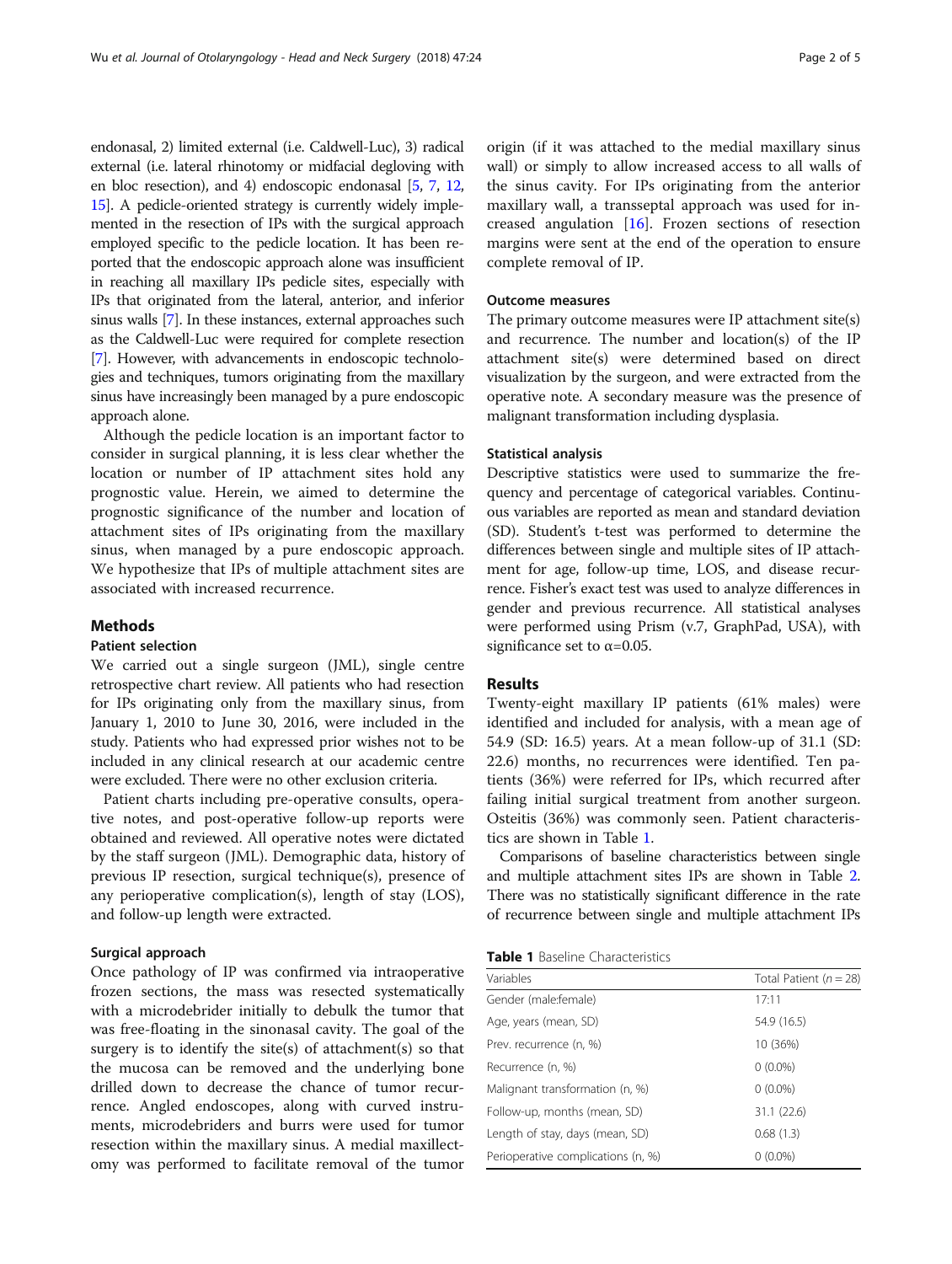| Variables                       | Single Attach. $(n = 13)$ | Multiple Attach. $(n = 15)$ | $P$ -value |
|---------------------------------|---------------------------|-----------------------------|------------|
| Gender (male:female)            | 7:6                       | 10:5                        | 0.700      |
| Age, years (mean, SD)           | 55.8 (16.8)               | 54.2 (16.8)                 | 0.807      |
| Prev. recurrence (n, %)         | 3(23%)                    | 7(47%)                      | 0.254      |
| Follow-up, months (mean, SD)    | 37.6 (23.7)               | 25.4 (20.7)                 | 0.158      |
| Length of stay, days (mean, SD) | 0.31(0.48)                | 1.0(1.6)                    | 0.145      |

<span id="page-2-0"></span>Table 2 Comparison of Baseline Characteristics between Single and Multiple Attachment Sites

group prior to revision surgery. Additionally, no statistically significant difference was noted in follow-up time between single attachment IP patients, with a length of 37.6 (SD: 23. 7) months, as compared to 25.4 (SD: 20.7) months in multifocal IP patients. LOS in hospital was short within both groups, and did not differ between groups.

Attachments of IP to the maxillary sinus walls were classified as either single (46%) or multiple (54%). IPs with single attachment predominately originated from the medial maxillary wall, while those with multiple pedicles involved primarily the medial, lateral, and anterior walls (Table 3). For maxillary IPs with multifocal sites of attachment, 67% of cases originated from 2 to 3 walls of the sinus cavity, but can also have multiple attachments to a single wall (Table 4).

All patients were managed with a pure endoscopic approach, with all requiring an endoscopic medial maxillectomy. No adjunctive external approaches were required and no perioperative complications were encountered.

#### **Discusssion**

The complete resection of maxillary sinus IPs is crucial due to the propensity for recurrence and its malignancy risk. During surgery, the tumor must be followed down to its origin to facilitate a wide local excision of the pedicle site [\[7,](#page-3-0) [17](#page-4-0), [18](#page-4-0)]. In our series, IPs were followed to their attachments, with diseased mucosa resected and bone drilling performed at the pedicle sites. The number of attachment sites can theoretically be associated with tumor recurrence, since most IP recurrences occur at the pedicle and multifocal IPs may be more difficult to manage surgically [[7,](#page-3-0) [19\]](#page-4-0). Previous reports have demonstrated successful surgical results stemming from a pure endoscopic approach for maxillary IPs originating from

the medial, superior, and posterior walls [[4,](#page-3-0) [7](#page-3-0), [20,](#page-4-0) [21](#page-4-0)]. However, endoscopic access to the anterior and inferior walls was noted to be more challenging, inadequate for reaching all of the tumor, which often necessitated adjunctive external approaches [\[7](#page-3-0), [21](#page-4-0)–[23\]](#page-4-0). Dean et al., (2014) reported that using a transseptal

surgical approach in combination with medial maxillectomy facilitated full visualization of anterolateral maxillary IPs with multiple attachment sites, which allowed for the complete resection of the tumor pedicle [\[16](#page-4-0)]. During their study, with a mean follow-up of 29 months, no recurrences were noted for both the single and multiple IP attachment site groups [[16\]](#page-4-0). Compared to results from our study, this is a similar findings as we noted no disease recurrence between single and multifocal sites at 31.1 months, while using a similar transseptal approach for accessing the anterior maxillary wall. However, contrasting our findings of no perioperative complications, Dean et al. reported infraorbital paresthesia in 9% of patients, secondary to tumor invasion of the nerve [\[16\]](#page-4-0).

In a study by Hong et al. (2015), evaluating surgical approaches used in resecting maxillary IPs, only 16.1% of patients underwent a pure endoscopic approach [\[7](#page-3-0)]. External approaches, including Canine fossa puncture via Caldwell-Luc approach or Caldwell-Luc operation, were added gradually as required if endoscopy was insufficient in resecting all parts of the IP. External approaches were mainly added for lateral, anterior, and inferior wall involvement [\[7](#page-3-0)]. Hong et al. showed that 48.4% of maxillary IPs originated from the anterior and/or inferior walls, comparable to 42.9% in our study [[7\]](#page-3-0). Similar to our results, no recurrences were reported in patients who underwent a pure endoscopic approach at a mean followup of 64.2 months [ [7\]](#page-3-0). Of interest, the recurrence rate

Table 3 Wall of Maxillary Sinus Involved in Cases with Single and Multiple Attachment Sites

| Maxillary Sinus Wall | Single Attach. | Multiple Attach. |
|----------------------|----------------|------------------|
| Posterior            |                |                  |
| Inferior             | $\Omega$       |                  |
| Lateral              | $\mathcal{L}$  | 9                |
| Anterior             |                | 9                |
| Medial               | 8              | 10               |
| Superior             |                | 3                |

Table 4 Number of Maxillary Sinus Walls Involved in Cases of Multifocal Attachment

| 5<br>Β<br>5<br>5<br>6 | Number of Walls Involved |  |
|-----------------------|--------------------------|--|
|                       |                          |  |
|                       |                          |  |
|                       |                          |  |
|                       |                          |  |
|                       |                          |  |
|                       |                          |  |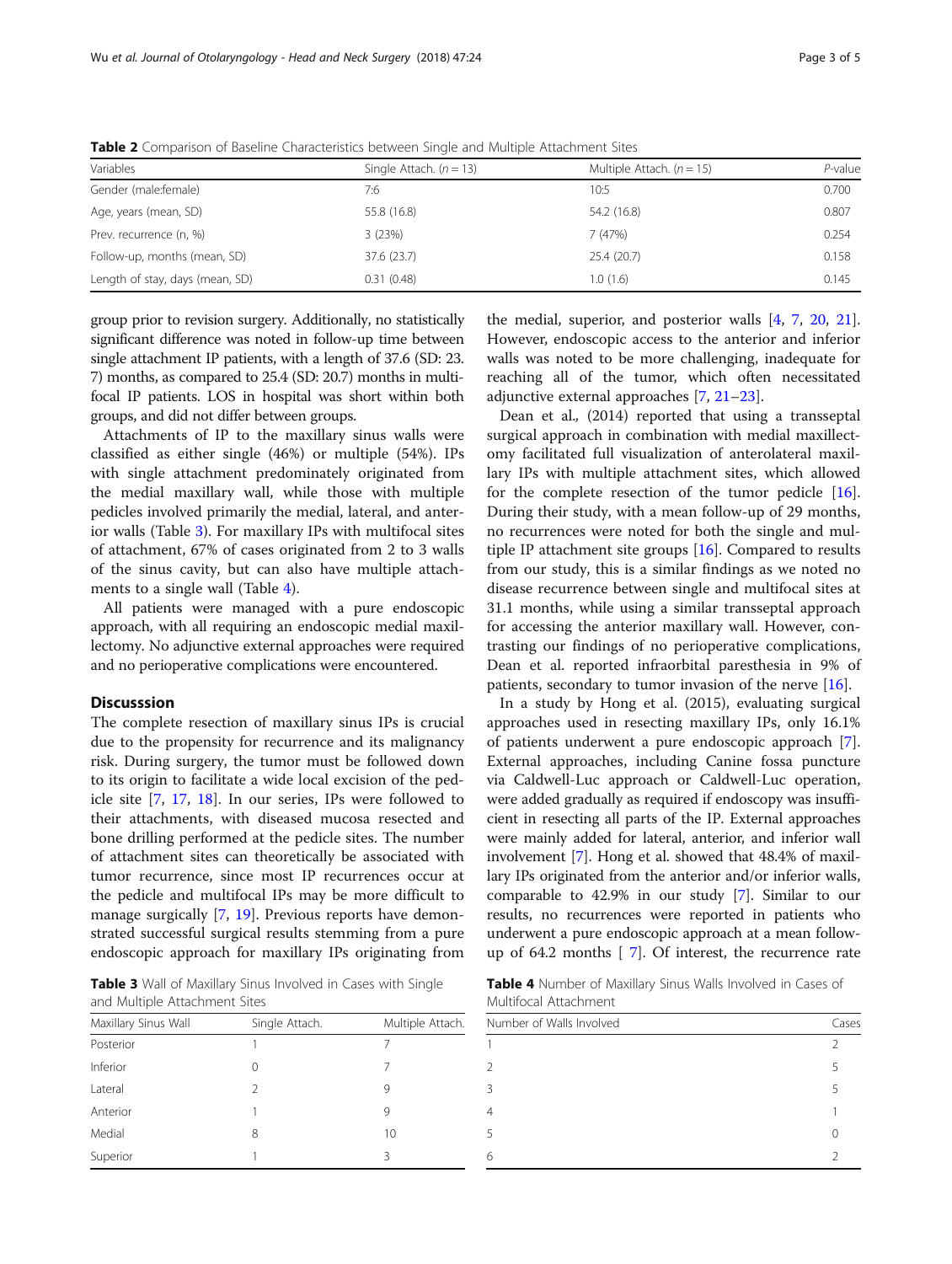<span id="page-3-0"></span>was found to be 9.7% in patients with IPs of multiple attachment sites, who underwent adjunctive external approaches [7]. In our experience, we found that an external approach is not necessary for access to all IP attachment sites. Instead, an endoscopic medial maxillectomy and use of angled scopes can facilitate visualization to the anterior and inferior maxillary walls.

The results of our study have several clinical implications. First, pure endoscopic management of sino-nasal disease decreases the need for prolonged LOS in hospital. A previous report by Sautter et al. (2007) demonstrated that patients who underwent endoscopic IP resection spent significantly fewer days in hospital as compared to patients who had open surgery [[24](#page-4-0)]. Similarly, our study demonstrates low LOS of both our single and multifocal IPs. Other clinical implications of a pure endoscopic approach to maxillary sinus IPs have been well described in the literature and include avoidance of facial incision, minimizing scarring, decreased pain, swelling, and dysesthesia as compared to open surgery [\[20,](#page-4-0) [22](#page-4-0)]. Moreover, one of the largest single cohort studies on IP reported a reduction in recurrence with the implementation of endoscopic approaches [[25\]](#page-4-0). These results were reiterated by a recent meta-analysis, which noted that endoscopic management of IPs reduced recurrence risk by 44% as compared to external approaches [\[26\]](#page-4-0). Additionally, endoscopic medial maxillectomy has been described as effective and reproducible for IP resection, with decreased operating time and morbidity as compared to open maxillectomy [[27](#page-4-0)]. As we noted no perioperative complications within our series, our results may provide further evidence indicating the low morbidity stemming from the endoscopic approach.

This study has limitations. While we aimed to acquire long-term data on IP recurrence within our cohort, with a mean follow-up of 31.1 months, this still may not have adequately captured all cases of recurrence. It has been reported that up to 20% of recurrences may occur 5 years after resection for all IPs [[28](#page-4-0)]. However, specific for maxillary IPs, recurrences have been noted to occur within a mean time of 20 months [7]. This study was also retrospective in nature, and has limitations inherent to such analysis. Our analysis focused on surgical outcomes by distinguishing single from multiple attachment sites IPs. With a larger sample size, analysis may be performed for surgical outcomes based on the exact number of attachments. Future studies should aim to assess longerterm outcomes.

## Conclusion

No differences in recurrence were noted between single and multifocal attachment maxillary IPs. The majority of IPs originating from the maxillary sinus frequently had multi-focal attachments. Despite surgical challenges of

reaching all sinus walls, maxillary IPs may be managed effectively via a pure endoscopic approach.

#### Abbreviations

IP: Inverted papilloma; LOS: Length of stay; SD: Standard deviation

#### Acknowledgements

This study was presented as a poster presentation at the Canadian Society of Otolaryngology – Head and Neck Surgery annual meeting in Saskatoon, Saskatchewan, 2017.

#### Funding

This study received no funding.

#### Availability of data and materials

The datasets generated and analysed during the current study are available from the corresponding author on reasonable request.

#### Authors' contributions

All authors were involved with the conception and design of the study. analysis and interpretation of data, revision of the manuscript, and have approved the final manuscript.

#### Ethics approval and consent to participate

The St. Michael's Hospital Research Ethics Board approved this study.

#### Consent for publication

Not applicable.

#### Competing interests

The authors declare that they have no competing interests.

#### Publisher's Note

Springer Nature remains neutral with regard to jurisdictional claims in published maps and institutional affiliations.

#### Author details

<sup>1</sup>School of Medicine, Faculty of Health Sciences, Queen's University, Kingston, Ontario, Canada. <sup>2</sup> Division of Rhinology, Department of Otolaryngology -Head and Neck Surgery, St. Michael's Hospital, University of Toronto, Toronto, Ontario, Canada. <sup>3</sup>Li Ka Shing Knowledge Institute, St. Michael's Hospital Toronto, Ontario, Canada.

#### Received: 6 February 2018 Accepted: 27 March 2018 Published online: 04 April 2018

#### References

- 1. Wood JW, Casiano RR. Inverted papillomas and benign nonneoplastic lesions of the nasal cavity. Am J Rhinol Allergy. 2012;26(2):157.
- 2. Shahrjerdi B, AngoYaroko A, Abdullah B. Co-existing of sinonasal inverted papilloma and angiofibroma: care report and review of the literature. Acta Inform Med. 2012;20(4):261–3.
- 3. Mirza S, Bradley PJ, Acharya A, Stacey M, Jones NS. Sinonasal inverted papillomas: recurrence, and synchronous and metachronous malignancy. J Laryngol Otol. 2007;121(9):857–64.
- 4. Krouse JH. Endoscopic treatment of inverted papilloma: safety and efficacy. Am J Otolaryngol. 2001;22(2):87–99.
- 5. Hyams VJ. Papillomas of the nasal cavity and the paranasal sinuses, a clinicopathologic study of 315 cases. Ann Otol Rhinol Laryngol. 1971; 80(2):192–6.
- 6. Buchwald C, Nielsen LH, Nielsen PL, Ahlgren P, Tos M. Inverted papilloma: a follow-up study including primarily unacknowledged cases. Am J Otolaryngol. 1989;10(4):273–81.
- 7. Hong SL, Mun SJ, Cho KS, Roh HJ. Inverted papilloma of the maxillary sinus: surgical approach and long-term results. Am J Rhinol Allergy. 2015;29(6):441–4.
- 8. Schneyer MS, Milam BM, Payne SC. Sites of attachment of Schneiderian papilloma: a retrospective analysis. Int Forum Allergy Rhinol. 2011;1(4):324–8.
- 9. Chaudhry IA, Taiba K, Al-Sadhan Y, Riley FC. Inverted papilloma invading the orbit through the nasolacrimal duct: a case report. Orbit. 2005;24(2):135–9.